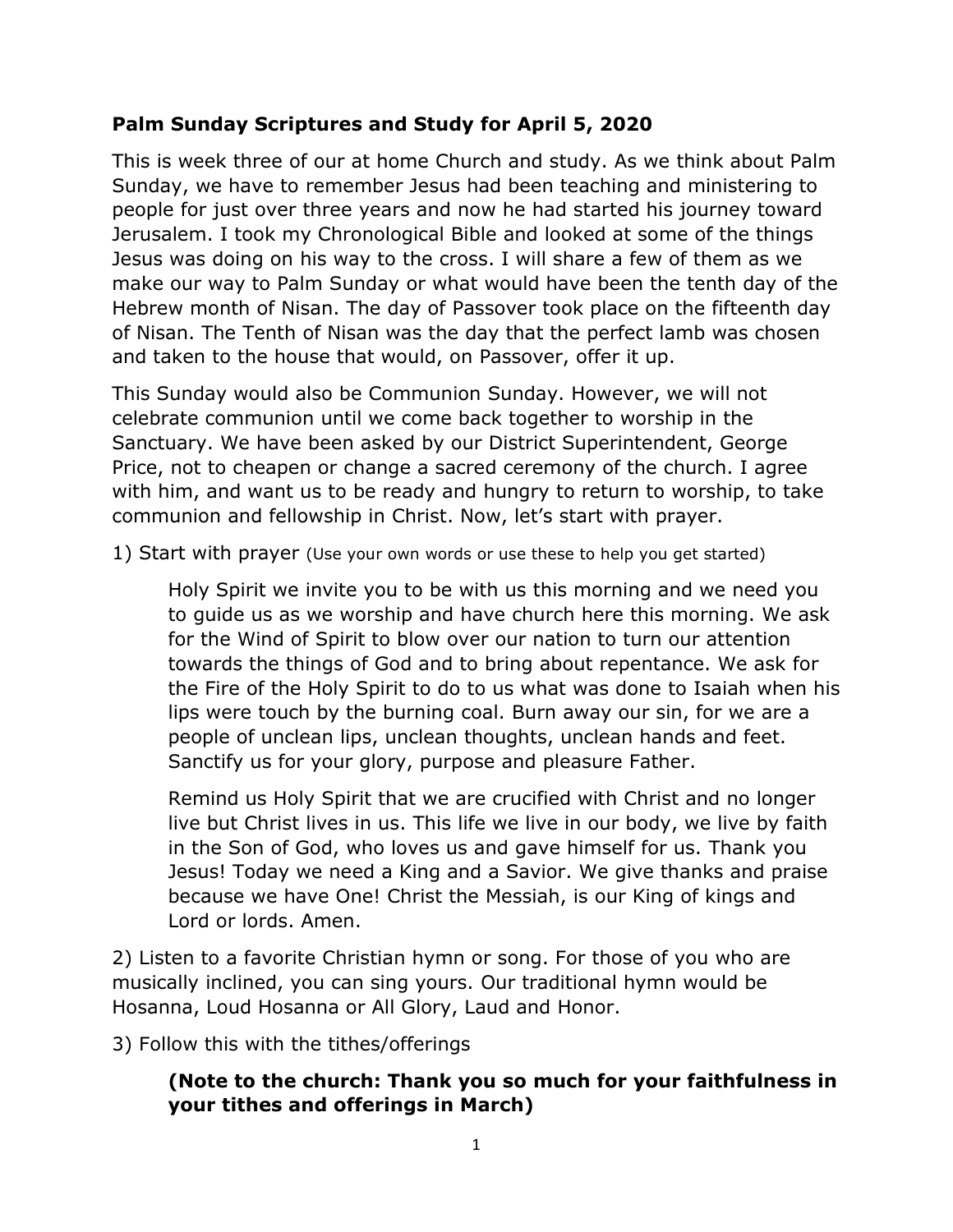4) Psalter Reading **Psalm 118:13-29 (Read from your Bible)** 

5) Scripture Reading: Zechariah 9:9 (NIV) *<sup>9</sup>Rejoice greatly, O Daughter of Zion! Shout, Daughter of Jerusalem! See, your king comes to you, righteous and having salvation, gentle and riding on a donkey, on a colt, the foal of a donkey.* 

6) Once again, the Theme for the morning is **"Press In."** Before reading scripture pray again, asking the Holy Spirit to open your hearts and minds and reveal God's truths from the Word to you this morning.

Jesus is headed to Jerusalem, pressing in closer and closer to his destiny. It is Palm Sunday. Before we discuss Palm Sunday let's take a look at some of the things Jesus did on his way to Jerusalem.

• For the third time, Jesus told his disciples what was going to happen to him in Jerusalem: **Luke 18:31-33 (NIV***) <sup>31</sup>Jesus took the Twelve aside and told them, "We are going up to Jerusalem, and everything that is written by the prophets about the Son of Man will be fulfilled. <sup>32</sup>He will be handed over to the Gentiles. They will mock him, insult him, spit on him, flog him and kill him. <sup>33</sup>On the third day he will rise again."* 

• Jesus and his disciples pass through the city of Jericho on their way to Jerusalem. Jesus heals blind Bartimaeus who "Pressed In" to encounter Jesus: **Mark 10:46-52 (NIV)** *<sup>46</sup>Then they came to Jericho. As Jesus and his disciples, together with a large crowd, were leaving the city, a blind man, Bartimaeus (that is, the Son of Timaeus), was sitting by the roadside begging.* 

*<sup>47</sup>When he heard that it was Jesus of Nazareth, he began to shout, "Jesus, Son of David, have mercy on me!"* 

*<sup>48</sup>Many rebuked him and told him to be quiet, but he shouted all the more, "Son of David, have mercy on me!"* 

*<sup>49</sup>Jesus stopped and said, "Call him." So they called to the blind man, "Cheer up! On your feet! He's calling you."* 

*<sup>50</sup>Throwing his cloak aside, he jumped to his feet and came to Jesus. <sup>51</sup>"What do you want me to do for you?" Jesus asked him. The blind man said, "Rabbi, I want to see."* 

*<sup>52</sup>"Go," said Jesus, "your faith has healed you." Immediately he received his sight and followed Jesus along the road.*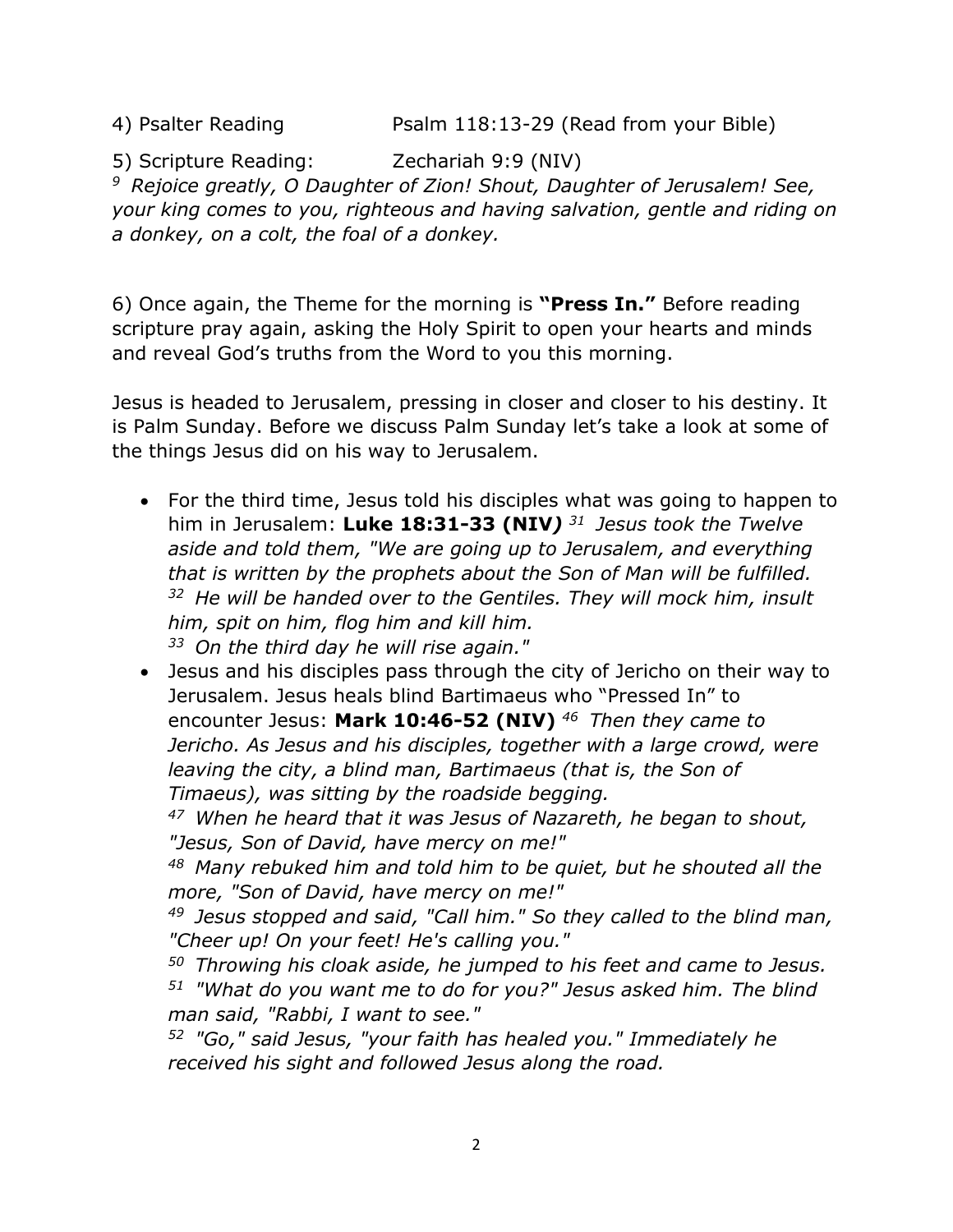- o Bartimaeus was reduced to being a beggar because of his blindness. His very survival was dependent on the compassion of others. However, he too had heard of Jesus. Notice it was Jesus of Nazareth. What did the bind man do? Shouted!
	- "Son of David, have mercy on me!" Jesus did have mercy on him and healed him.
	- The world was telling the blind man to "shup up" but he was having none of that. Again, he "Pressed In" even more. A lesson here for us to remember is that the crowd's voice is often wrong.
	- It must have been by spiritual revelation that Bartimaeus knew Jesus was the "Son of David," which would have meant that he knew the Messiah would come from the line of King David. God had a purpose in the encounter.
	- After Bartimaeus received his sight, he followed Jesus.
- In a sense, in our nation we have been blinded by the worldly things and by the enemy. Time for us to cry out as Bartimaeus did.
	- o "Jesus of Nazareth, Son of David, have mercy on us." We hear Your call this morning Lord to come to you. Open our eyes this morning to really see You and to really follow You. To be your disciples and messengers in this world. Amen.
- Also, as Jesus passed through Jericho he met a man that also pressed in to see him and was a picture of salvation in Christ. It was Zacchaeus. We have already discussed this story. Refer to last week's study.

7) We pray for strength and renewal this morning using the Prayer of St. Patrick:

I arise today through God's strength to pilot me:

God's might to uphold me,

God's wisdom to guide me,

God's eye to look before me,

God's ear to hear me,

God's word to speak for me,

God's hand to guard me.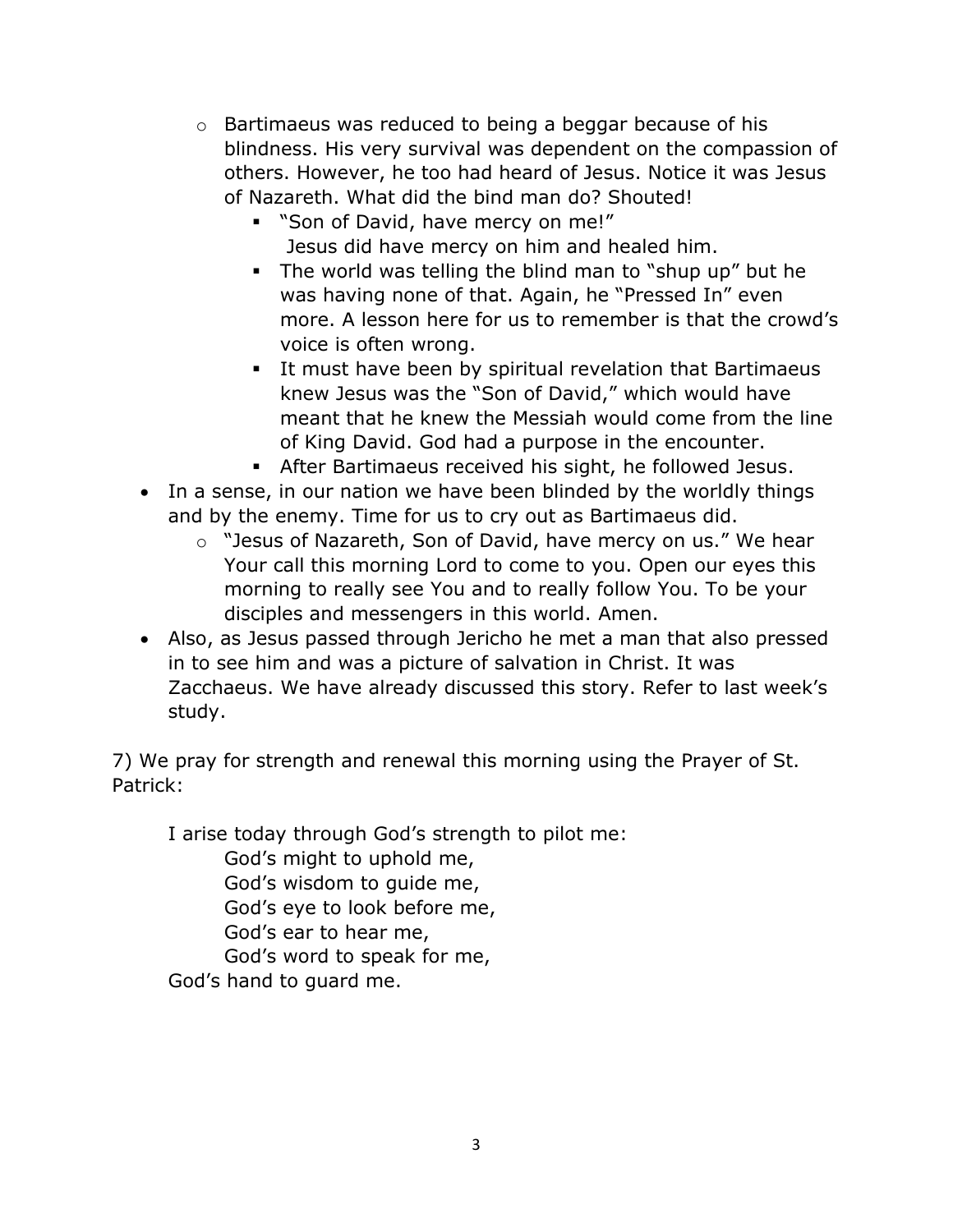Christ with me, Christ before me, Christ behind me, Christ in me, Christ beneath me, Christ above me Christ on my right, Christ on my left, Christ when I lie down, Christ when I sit down, Christ when I arise.

Christ in the heart of everyone who thinks of me, Christ in the mouth of everyone who speaks of me, Christ in every eye that sees me, Christ in every ear that hears me.

I arise today through mighty strength. Amen.

8) Now is a good time for a song/hymn or get some coffee or other refreshing drink. Stand just for minute or take a short break.

9) Read and discuss/reflect on the following: **Luke 19:28-38 (NIV)**

*<sup>28</sup>After Jesus had said this, he went on ahead, going up to Jerusalem. <sup>29</sup>As he approached Bethphage and Bethany at the hill called the Mount of Olives, he sent two of his disciples, saying to them,* 

*<sup>30</sup>"Go to the village ahead of you, and as you enter it, you will find a colt tied there, which no one has ever ridden. Untie it and bring it here.* 

*<sup>31</sup>If anyone asks you, 'Why are you untying it?' tell him, 'The Lord needs it.'"* 

*<sup>32</sup>Those who were sent ahead went and found it just as he had told them. <sup>33</sup>As they were untying the colt, its owners asked them, "Why are you untying the colt?"* 

*<sup>34</sup>They replied, "The Lord needs it."* 

Jesus had just told the parable of the Ten Minas and then headed toward Jerusalem by way of Bethphage and Bethany. All four of the gospels tell this story of the Triumphal Entry which we celebrate as Palm Sunday. The first part of this story is amazing in the fact that the donkey (colt) Jesus asked the two disciples to go get was right where Jesus said and it happened just as he said it would.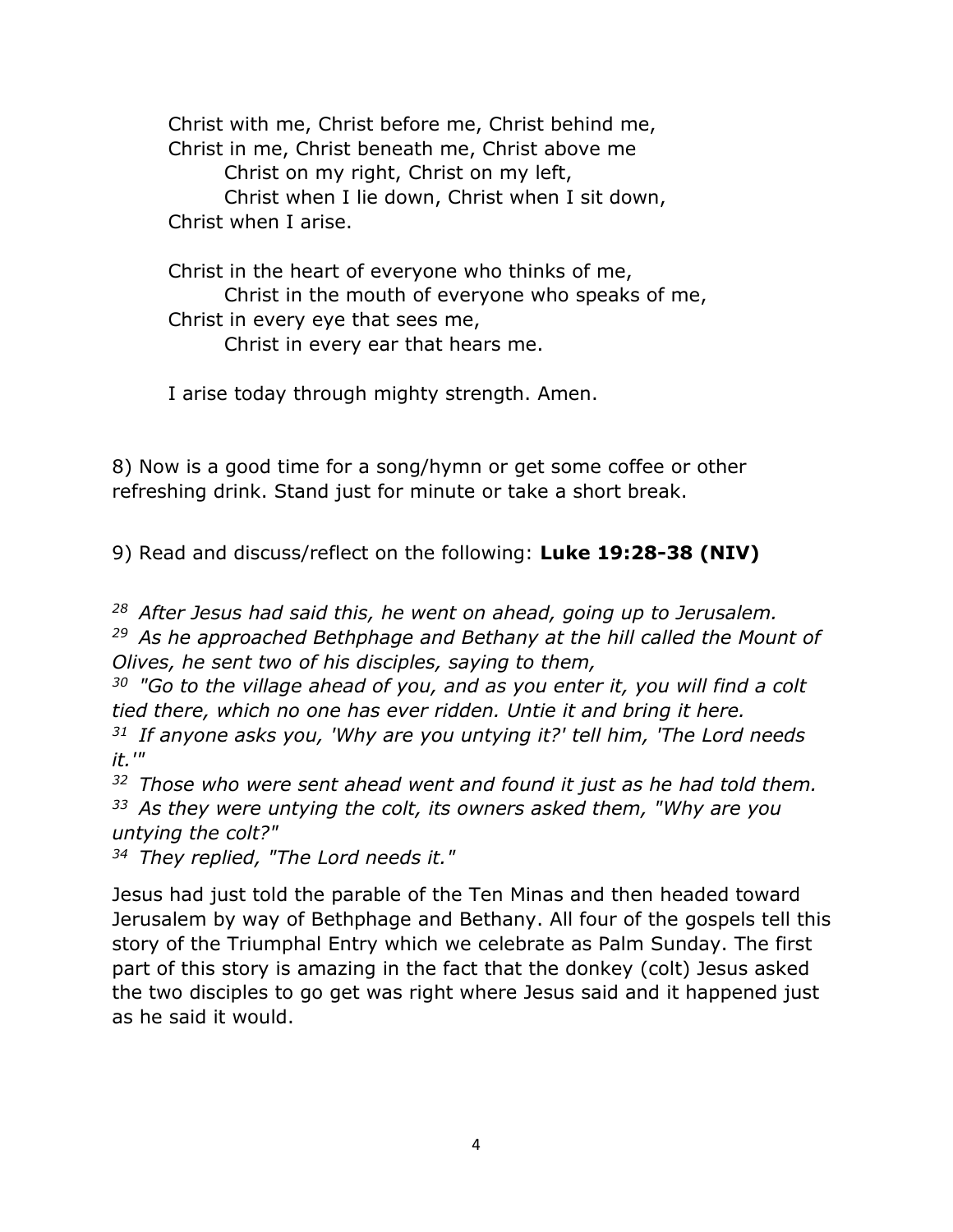When the disciples were questioned about taking the colt they said just what Jesus told them to say to the owners of the colt, "The Lord needs it." No questions asked after that. I want to be more like that in my response to God's Word and prompting of the Holy Spirit.

This story is also foreshadowed in the Old Testament in story of Abraham and the call to sacrifice his only Son, Isaac. You can find that in Genesis 22. You will find a donkey, wood, and replacement ram for the sacrifice.

*<sup>35</sup>They brought it to Jesus, threw their cloaks on the colt and put Jesus on it.* 

*<sup>36</sup>As he went along, people spread their cloaks on the road.* 

*<sup>37</sup>When he came near the place where the road goes down the Mount of Olives, the whole crowd of disciples began joyfully to praise God in loud voices for all the miracles they had seen:* 

*<sup>38</sup>"Blessed is the king who comes in the name of the Lord!" "Peace in heaven and glory in the highest!"*

Crowds of people would have been on the road going down from the Mount of Olives to the Kidron Valley then back up to Jerusalem headed for the Passover. Jesus would have passed through Jericho and into the rugged Judea wilderness where he had fasted for forty days before being tempted by Satan. He could have stayed there and escaped the horrible death that awaited him. I am thankful he pressed on toward Jerusalem and the cross.

For the Jews, Passover was a religious observance and a celebration of their rescue from the slavery they experienced in Egypt. We too, have been freed from slavery to sin by Jesus. That's why we celebrate Easter. Contrary to the news reports, America will celebrate Easter, even if it is from our homes.

The Egypt experience by the Jews was a precursor to what Jesus would do for the world. So on this day, Palm Sunday, Jesus came to the people as the Lamb of God. You see, on that day Jesus enter Jerusalem, each Jewish family would have selected a "perfect lamb" to sacrifice the following Friday. Christians call that "Good Friday." Not so much for Jesus, but it was for the world.

The people would have also had to purchase their lamb for the sacrifice. Jesus was purchased by the priests of Israel, paying for the life of the Messiah.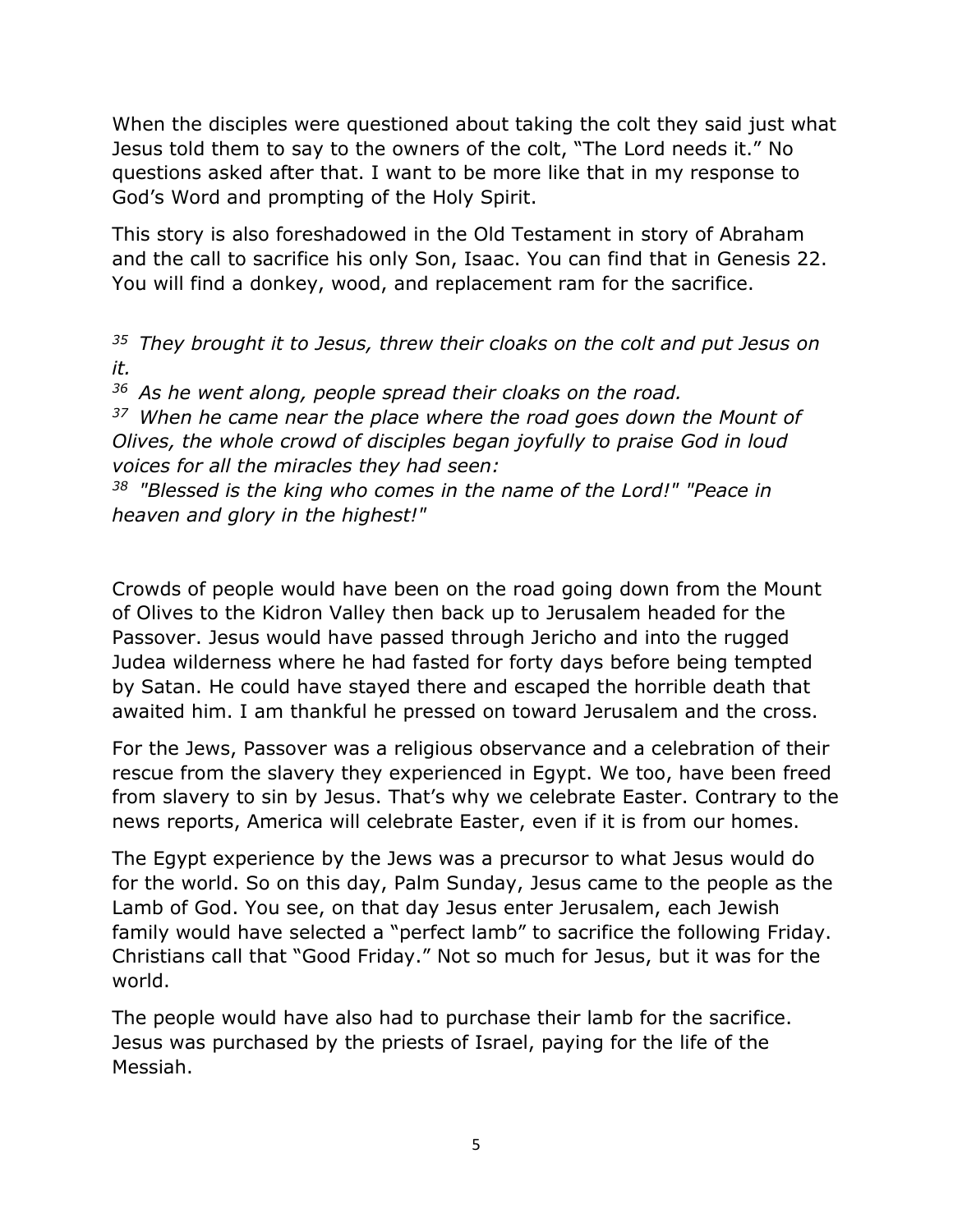#### **Matthew 27:3 (NIV)**

*<sup>3</sup>When Judas, who had betrayed him, saw that Jesus was condemned, he was seized with remorse and returned the thirty silver coins to the chief priests and the elders.*

The question that I want to think God was asking us is, "Here is my perfect Lamb. Will you choose Him? Will you receive Him? Everything in our lives hinges on how we answer those two questions. Join me now, in telling Jesus that you choose Him and receive Him, even if you have already done it.

Jesus said to Martha, *"I am the resurrection and the life. He who believes in me will live, even though he dies; and whoever lives and believes in me will never die. Do you believe this?"* (John 11:25-26) That question is one that we have to answer every day of our lives, especially in dire times, like we are facing now.

Press In! Answer as Martha did, "Yes, Lord, I believe that you are the Christ, the Son of God, who was to come into the world." I encourage you to say this out loud to yourself, especially during your prayer times alone with God. But it is also what we need to be saying to the world right now. Remember, Martha said that during the loss of her brother Lazarus. She still believed.

As Jesus came riding on the colt the people and disciples began to throw their cloaks on the road ahead of Jesus and began to joyfully praise God. Loudly, they proclaimed the miracles they had seen Jesus perform. They also proclaimed, "Blessed is the king who comes in the name of the Lord!"

Another question we all have to ask on Palm Sunday is who is our King? Who are we living for? The Bible clearly teaches that we will serve one of two rulers. *Ephesians 2:1-2 (NIV) <sup>1</sup>As for you, you were dead in your transgressions and sins, <sup>2</sup>in which you used to live when you followed the ways of this world and of the ruler of the kingdom of the air, the spirit who is now at work in those who are disobedient.* 

Obviously, Paul is talking about Satan and at one time or another we have been under his rule. Anytime we live for ourselves, rebel against God's ways or Word, by willful sin we are serving the wrong ruler. If you are there now, Jesus has made a way out of that bondage. Today, this Palm Sunday, let's proclaim together from our houses, Jesus is King of kings and Lord of lords again and again. He is the One we will serve.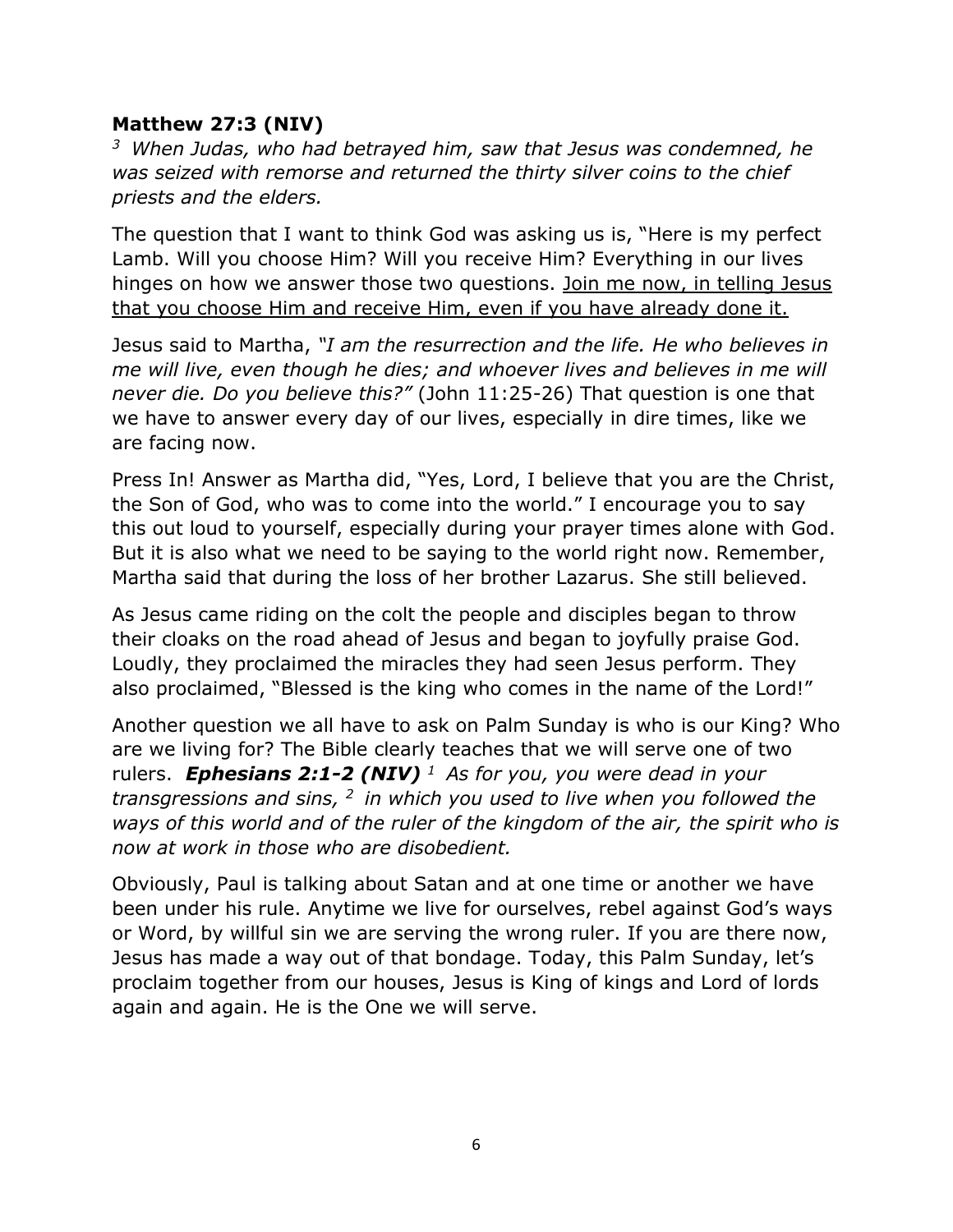Even though the crowd honored Jesus as the king who came in the name of the Lord, they were not ready for the kind of King he would be. They wanted a king that would wield a sword and take down the Roman Empire. They got a King that was the Messiah, whose words were his Sword and he would take down the power of sin and evil by his love for us which was demonstrated by his willingness to go to Jerusalem to be put on a cross.

## Read together **1 John 4:9-10 (NIV)**

*<sup>9</sup>This is how God showed his love among us: He sent his one and only Son into the world that we might live through him.* 

*<sup>10</sup>This is love: not that we loved God, but that he loved us and sent his Son as an atoning sacrifice for our sins.*

Lord, Jesus live through us that the world would see you in us. Amen.

10) Prayer Concerns: Karen Martin, Ann Keefer, Judy Draper, Brenda Stam, Ellis Hise, Jana Ledbetter, those suffering from the effects of the coronavirus, our nations' leaders, and that the church would rise up in revival and be used powerfully by God to bring salvation and healing to our land.

11) End with **The Lord's Prayer** and prayer for others/nation and a hymn or song. Here is my prayer using Psalm 116. My prayer is in italics. Use it if it is helpful for you today and this week.

## **Psalm 116:1-19 (NIV)**

<sup>1</sup> I love the LORD, for he heard my voice; he heard my cry for mercy. Lord *we love you and thank you for hearing our cry for help and mercy.*

<sup>2</sup>Because he turned his ear to me, I will call on him as long as I live. *We call on you now and forever because we know you hear our prayers.*

 $3$  The cords of death entangled me, the anguish of the grave came upon me; I was overcome by trouble and sorrow*. Lord, we are overcome with trouble right now, the cords of death entangle us and the anguish and sorrow of the grave has gripped our county and world.*

*<sup>4</sup>*Then I called on the name of the LORD: "O LORD, save me!" *We call on the name of the LORD, save us!*

<sup>5</sup>The LORD is gracious and righteous; our God is full of compassion. *LORD you are gracious and righteous and we see that especially in the cross. You are full of compassion and we need your compassion now. Particularly for those who have lost their jobs, lost loved ones and those who are on the frontlines of the coronavirus battle.*

 $6$  The LORD protects the simplehearted; when I was in great need, he saved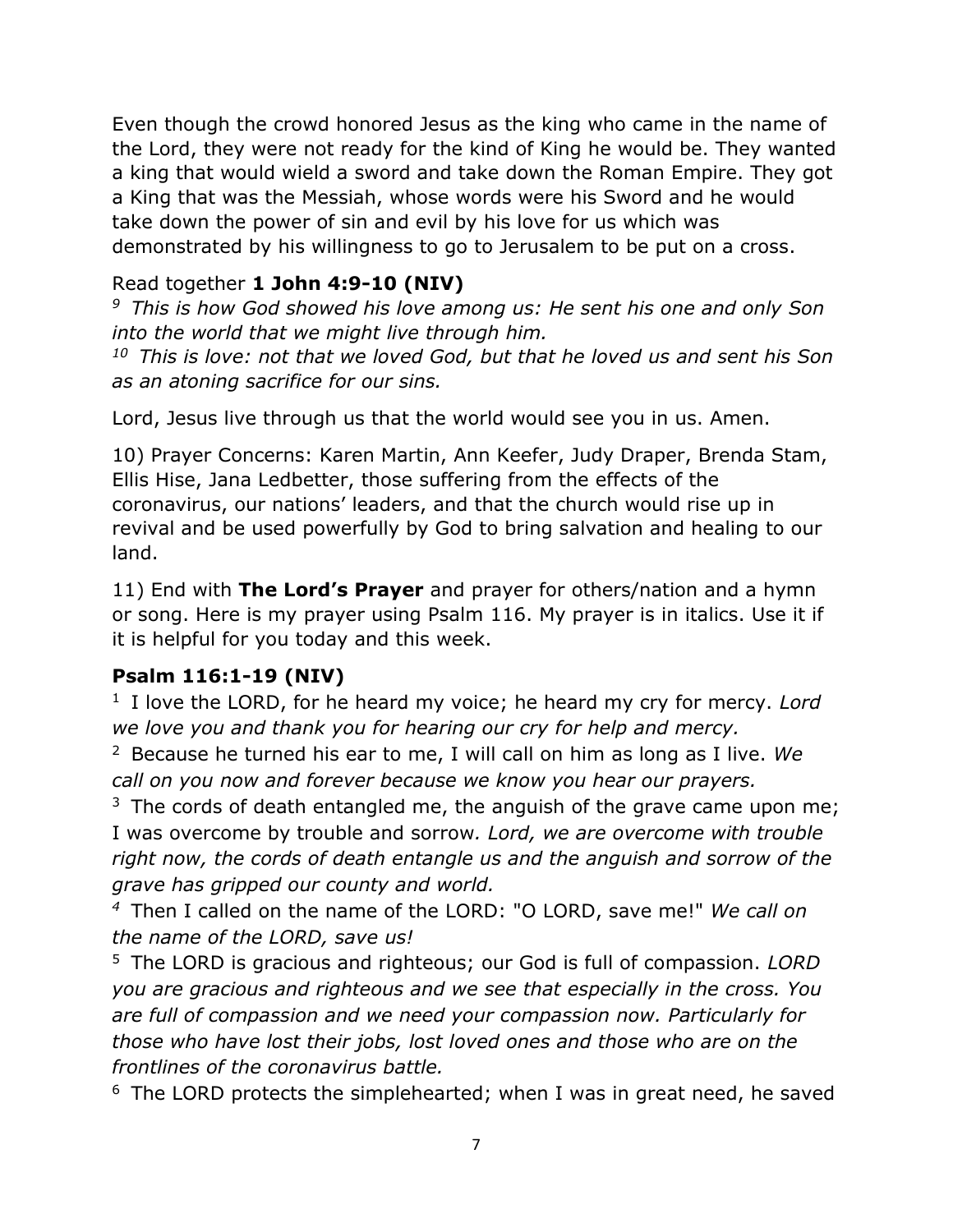me. *LORD thank you for protecting us even when we don't have right thoughts or desires. Thank you for grace. Thank you for meeting our greatest need, salvation through your Son, Jesus.*

 $7$  Be at rest once more, O my soul, for the LORD has been good to you. *Jesus, you are the one that brings us peace and rest. Thank you for your goodness to us. Let us show your goodness to others that need it right now.*

 $8$  For you, O LORD, have delivered my soul from death, my eyes from tears, my feet from stumbling,  $9$  that I may walk before the LORD in the land of the living. *For you, O LORD, have saved our soul from eternal death by the blood of Jesus, taking away our sin and shame that we may walk with you forever in eternity. All praise and glory be to God.*

<sup>10</sup> I believed; therefore I said, "I am greatly afflicted." *We put our faith in you Lord Jesus and you tell us to come to you if we are weary or loaded down with worries. Here we are!*

<sup>11</sup> And in my dismay I said, "All men are liars." *In our distress, we can't turn to men, for they do not have the answer. We turn our eye to you Lord.* <sup>12</sup> How can I repay the LORD for all his goodness to me? *You have showed us your goodness Father by your love for us through the death and resurrection of your Son. How are we to respond?* 

<sup>13</sup>I will lift up the cup of salvation and call on the name of the LORD. *Even though today we can't share in our traditional time of communion Lord, in our minds eye we respond to your goodness by lifting up the cup of salvation, giving you thanks and praise. We call on the name of the LORD.* <sup>14</sup> I will fulfill my vows to the LORD in the presence of all his people. *Yes, we will fulfill your commands to us. We will love you with all our heart, soul, mind and strength. We will love our neighbors. We will worship you LORD in the assembly of the church, wherever that is.*

<sup>15</sup> Precious in the sight of the LORD is the death of his saints. *Thank you Father, that all who belong to you that have died are precious to you. May that bring comfort to your saints now that are dealing with loss of loved ones during this time. May they know the comfort of your Holy Spirit. May they experience your loving presence and compassion. We also pray for a great awakening in this nation. May the lost come to know you. Prepare their hearts during this time to receive your Word and your love.*

 $16$  O LORD, truly I am your servant; I am your servant, the son of your maidservant; you have freed me from my chains. *Lord Jesus, you are our King and we are your servants, born into your Kingdom. Thank you for freeing us from the bondage of sin and death. Yes the chains are broken.*